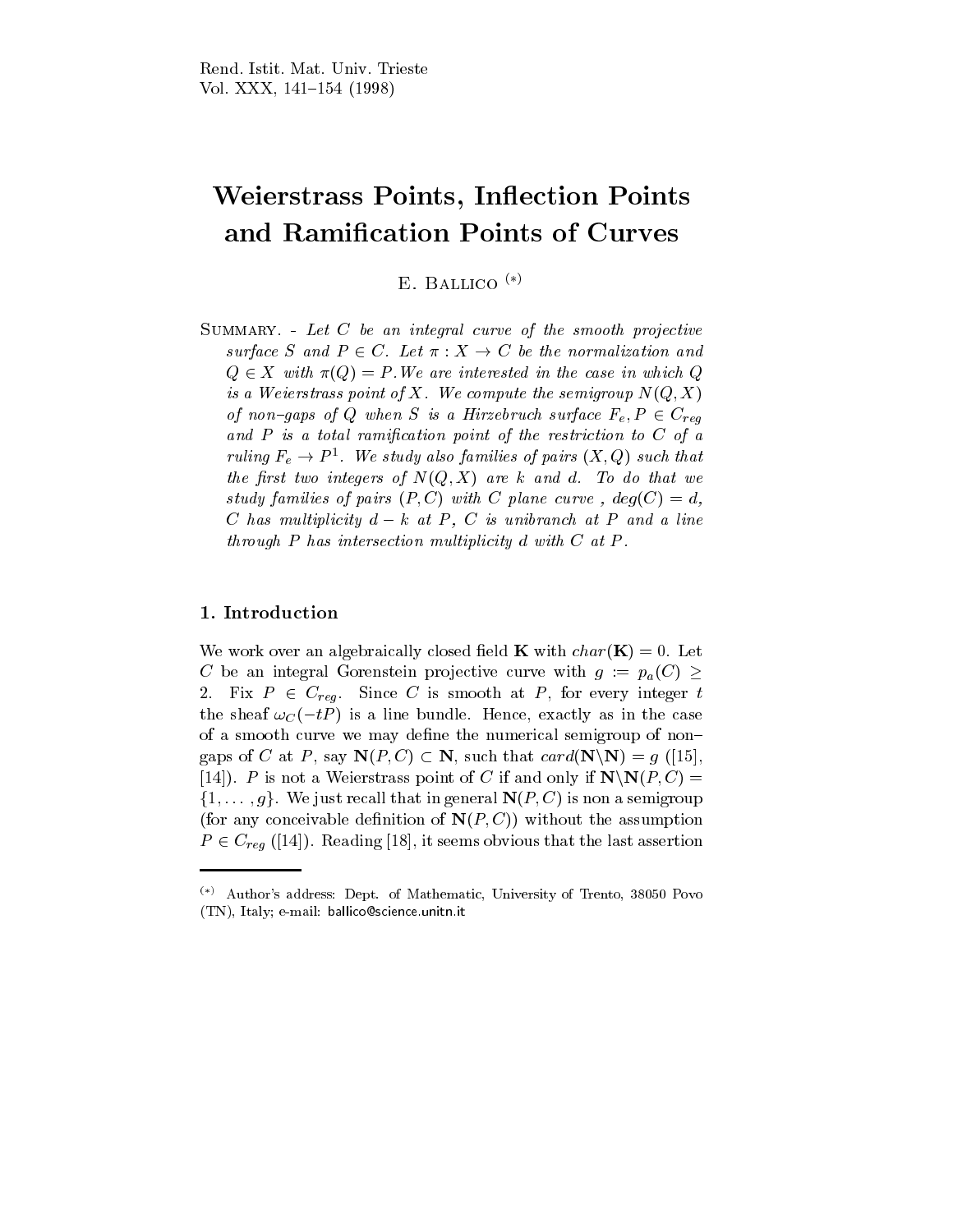of [18] ,Th. 1, p. 545, is not quite true as stated. Hence it seems natural to try to obtain a recipe for the construction of many triples  $(q, k, d), k < d - 2k$ , of a pair  $(X, Q)$ , where X is a smooth curve of genus g and  $Q \in X$  is a Weierstrass point with k and d as first two positive integers of  $N(Q, X)$ . Even more: we want to construct nice families of such pairs. For any such pair  $(Q, X)$  the complete linear system  $|dQ|$  is a base point free and induces a morphism  $f: X \to \mathbf{P}^2$ . Assume f birational and set  $C := f(X), P := f(Q)$ . The reduction of the tangent cone of  $C$  at  $P$  is given by a unique line,  $L$ , which has intersection multiplicity  $d$  with  $C$  at  $P$ . Furthermore,  $C$  is unibranch at P and it has multiplicity  $d-k$  at P because every line  $D \neq L$  with  $P \in D$  has intersection multiplicity  $d - k$ . See Theorem 2.5 which clarifies the case in which  $C$  is smooth outside  $P$ , except for a small number of nodes which are in general P2 . According to [17], Remark 13. 12, our approach should be the classical approach considered in [4], p. 59, and in [13], p. 547. For the case in which  $g$  is the first non gap and  $g + x$ ,  $1 \le x \ge g - 1$ , is the only gap  $> g$ , see [17], Th. 14. 7. For the case in which then map  $f: X \to C \subset \mathbf{P}^2$  is not birational, see Remark 2.3. In section 3 we compute  $N(P, C)$  when C is an integral curve contained in a Hirzebruch surface,  $P \in C_{reg}$ , and P is a total ramification point of the restriction of a ruling of  $F_e$ to C (see Theorems 3.1 and 3.5). We solve the same problem for the curve  $X$  which is a partial normalization of  $C$  at a small number of nodes and cusps which are general points of  $F_e$  (Theorem 3.3).

This research was partially supported by MURST and GNSAGA of CNR (Italy).

#### 2. Plane curves

In this section we consider the case of plane curves. Fix an integer  $d > 4$  and an integer y with  $0 \le y \le d$ . At the beginning of this section (Lemma 2.1 and Proposition 2.2) we consider the set-up of [9], i. e. we consider a pair  $(C, P)$  such that C is an integral plane curve of degree d,  $P \in C_{reg}$  and such that the tangent line  $T_P C$ of C at P has intersection multiplicity y with C at P. With the terminology of [9], P is called a  $(y-2)$ -inflection point of P. Set  $V(y, d) := \{x \in \mathbb{N} : x = ay + b \text{ for some integers } a, b \text{ with } 0 \le a \le b \}$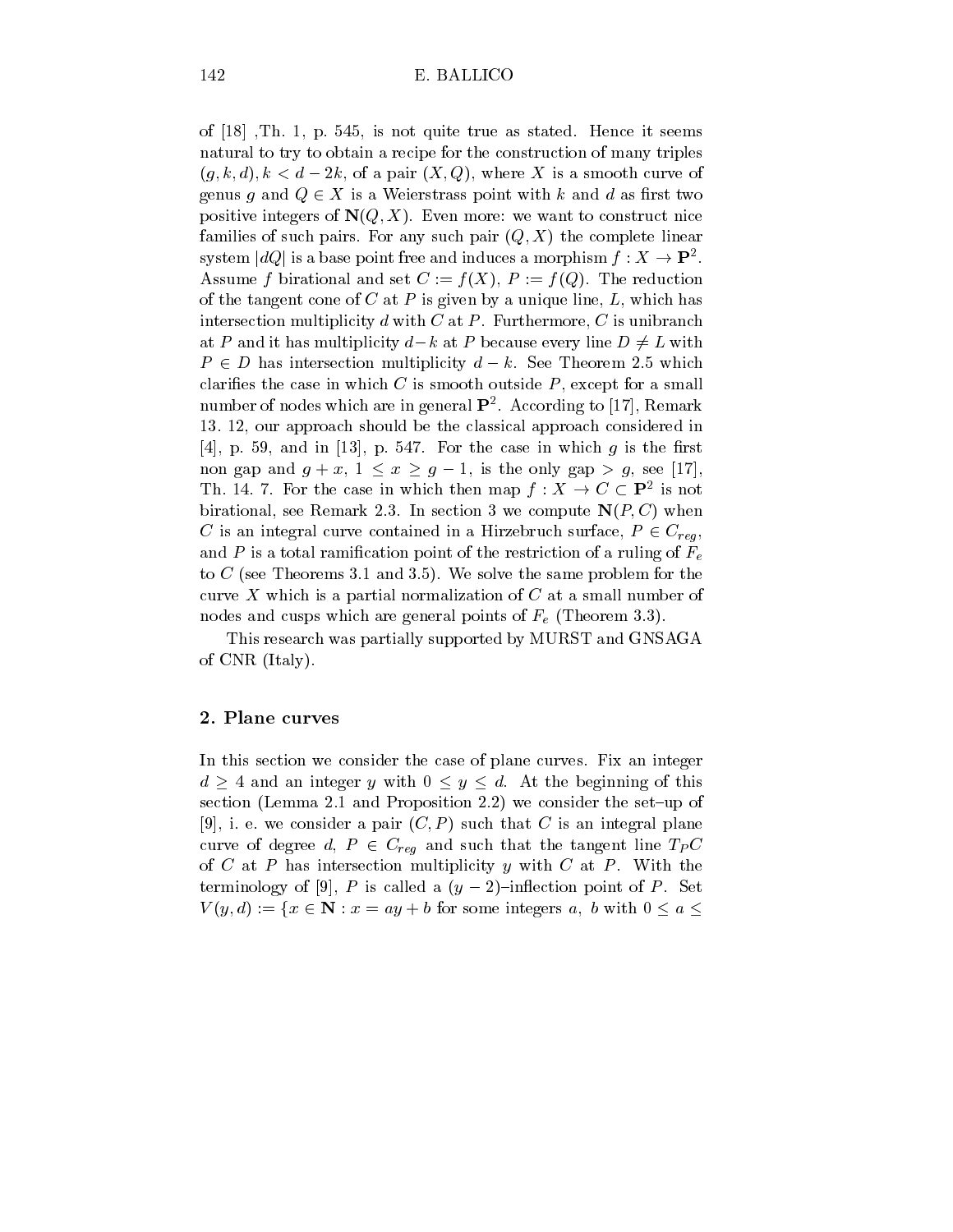$d-3$  and  $0 \leq b \leq d-3-a$  and  $N(y, d) := \{t \in \mathbb{N} : t-1 \notin V (y, d)\}.$ With the definition of the semigroup of non-gaps for smooth points of integral Gorenstein curves outlined in the introduction, the proofs of [9], Lemma 2.1 and Prop. 2.2, work verbatim and give the following lemma.

LEMMA 2.1. Let  $u: X \to C$  be a partial normalization of an integral plane curve C and  $P \in C_{req}$  such that the tangent line  $T_P C$  of C at P has intersection multiplicity y with C at P. Then  $N(y, d) \subseteq N(P, C)$ .

PROPOSITION 2.2. Fix integers d, y with  $d > 4$  and  $d - 2 \le y \le d$ . Let C be an integral plane curve and  $P \in C_{req}$  such that the tangent line  $T_P C$  of C at P has intersection multiplicity y with C at P. Then  $N(y, d) = N(P, C).$ 

Now we consider the problem described in the introduction. We want to construct for several triples  $(g, k, d)$  good families of pairs  $(X, Q)$  with X smooth genus g curve and Q Weierstrass point of X whose first non-gaps are  $k$  and  $d$ . We will try to find a plane model  $(C, P)$  for  $(X, Q)$  such that  $C \setminus \{P\}$  has only nodes as singularities. We cannot apply [6], Th. 0. 2, because in our situation the two numerical assumptions of [6] Th. 0. 2, are never simultaneously satisfied, except in the trivial case  $k = d - 1$ , i. e. the case in which C is smooth at Q; for this case, see appendix of  $[9]$  in which more is proved. However, we may easily adapt the proofs and ideas contained in [6] to cover our situation.

REMARK 2.3. As recalled in the introduction the set-up considered in this section covers all pairs  $(X, Q)$  with Q Weierstrass point on X whose first non-gaps are k and d with  $k < d < 2k$  and such that the complete linear system  $|dQ|$  on X induces a birational morphism  $f : X \rightarrow \mathbf{P}^2$ . Now we will show how to reduce to this case the construction of all the possible examples for which  $f$  is not birational. Start with a pair  $(X', Q')$  with X' of genus  $g' \geq 3$  and P' such that the first non-gaps are k' and d' with  $k' < d' < 2k'$ . Take an integer  $t \geq 2$  and a ramified degree t convering  $\pi : X \to X'$  which is totally ramified over  $P'$  and with X smooth of genus g; set  $k := tk'$ ,  $a := \tau a$  and  $Q := \pi$   $\lnot (Q \rvert_{red}.$  Using Castelnuovo-Severi inequality (see e.q.  $\mu$ , Ch. 3) we see that for many values of t, q, q, a una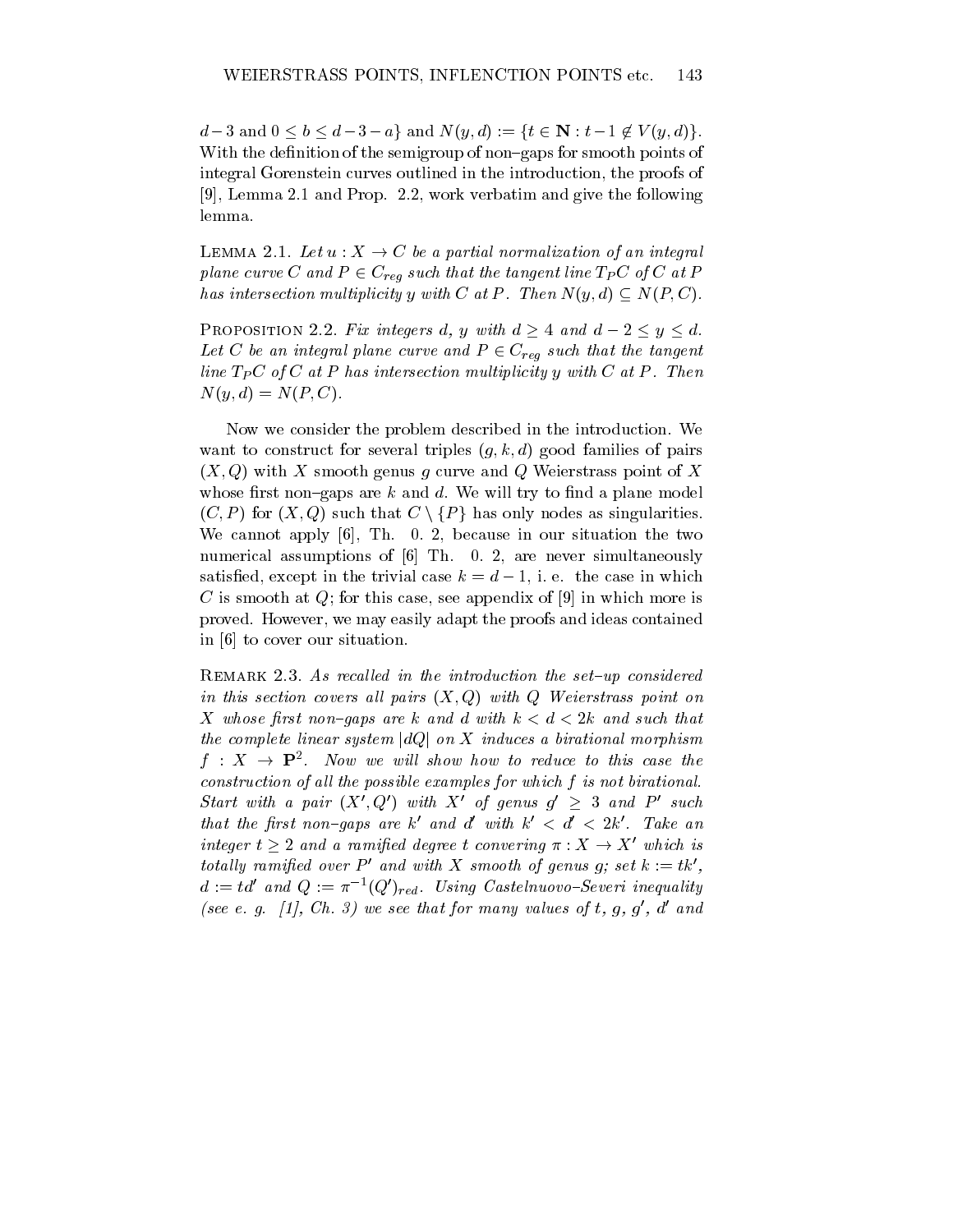$k'$ , the integers k and d must be the first non-gaps of P; for instance if  $t = 2$  is true if  $d \leq g - 2g'$ . Viceversa, start with the integers g, k, d and assume thath  $f: X \rightarrow \mathbf{P}^2$  is not birational. Let q' be the genus of the normalization of  $f(X)$ . Since h  $(f(X), O_f(X)(1)) = 3$ and  $k < d < 2k$ , it is easy to check that  $g' \geq 3$ .

We recall the ideas introduced in [10] to study equisingular deformations of plane curves. We need this reference for our problem because we need deformations of a unibranch point which preserve the condition "unibranch" and the multiplicity. We fix integers  $k$ and d with  $3 \leq k < d$ ; in the application to gap-sequences it is sufficient to consider the case  $d < 2k$ . For simplicity we work over the field of complex numbers **C**. We fix  $P \in \mathbf{P}^2$  and the germ at P (in the analytic category) of a curve  $T$  with a unibranch singularity at P with multiplicity  $d-k$ . Call L the reduced tangent cone of T at P seen as a line in  $\mathbf r$  ; we assume that  $L$  has intersection multiplicity  $d$  with  $L$  at  $P$ . The construction of all such examples is obvious in terms of Puiséux expansions. The paper  $[10]$  contains the definition of a zero-dimensional subscheme  $Z$  of  ${\bf P}^2$  (called the generalized singularity scheme) such that the condition  $h^-(\mathbf{F}^*, \mathbf{I}_{Z'}(a)) = 0$  gives the existence of a plane curve U of degree d with  $P \in U$  and such that U is topologically equivalent to T at P. For any  $Q \in \mathbf{P}^2$  and integer  $x > 0$ , let  $xQ$  the fat point of order x in  $\mathbf{P}^2$  supported by Q, i. e. the  $(x-1)$ -th infinitesimal neighborhood of  $Q$  in  ${\bf F}$  . Hence  $dP|L$  is the effective divisor of degree d on L given by the multiple of order d of P. Taking  $Z'' := Z' \cup (dP | L) \cup (d - k)Q$  instead of  $Z$  if  $h^*(\mathbf{F}^*, \mathbf{I}_{Z^{\prime\prime}}(a)) = 0$  we may obtain an irreducible plane curve V of degree  $d$  topologically equivalent to  $T$  near  $P$ ,  $V$  and  $L$  having intersection multiplicity  $d$  at  $P$  and such that  $V$  has multiplicity at least d– at P. If  $Z''$  does not contain  $(d-k+1)P$ , then we may even find such V with multiplicity  $d - k$  at P. Take the germ T at P of any integral unibranch curve at P whose ideal sheaf  $I_T$  at P contains  $\mathbf{I}_{Z^{\prime\prime}}$  and let c be its conductor; since T is Gorenstein at P, the partial normalization T<sup>''</sup> of T at P has  $dim_{\mathbf{K}}(\mathbf{O}_{T''}/\mathbf{O}_T) = dim_{\mathbf{K}}(\mathbf{O}_{T,P}/c);$ we are interested mainly in the case in which  $dim_{\mathbf{K}}(\mathbf{O}_{T,P}/c)$  is as small as possible (compatibility with the order data). Let Z be the minimal zero-dimensional subscheme of  $\mathbf{P}^2$  containing both  $Z'$  and the scheme  $T/c$ ; since every deformation of T preserving c preserves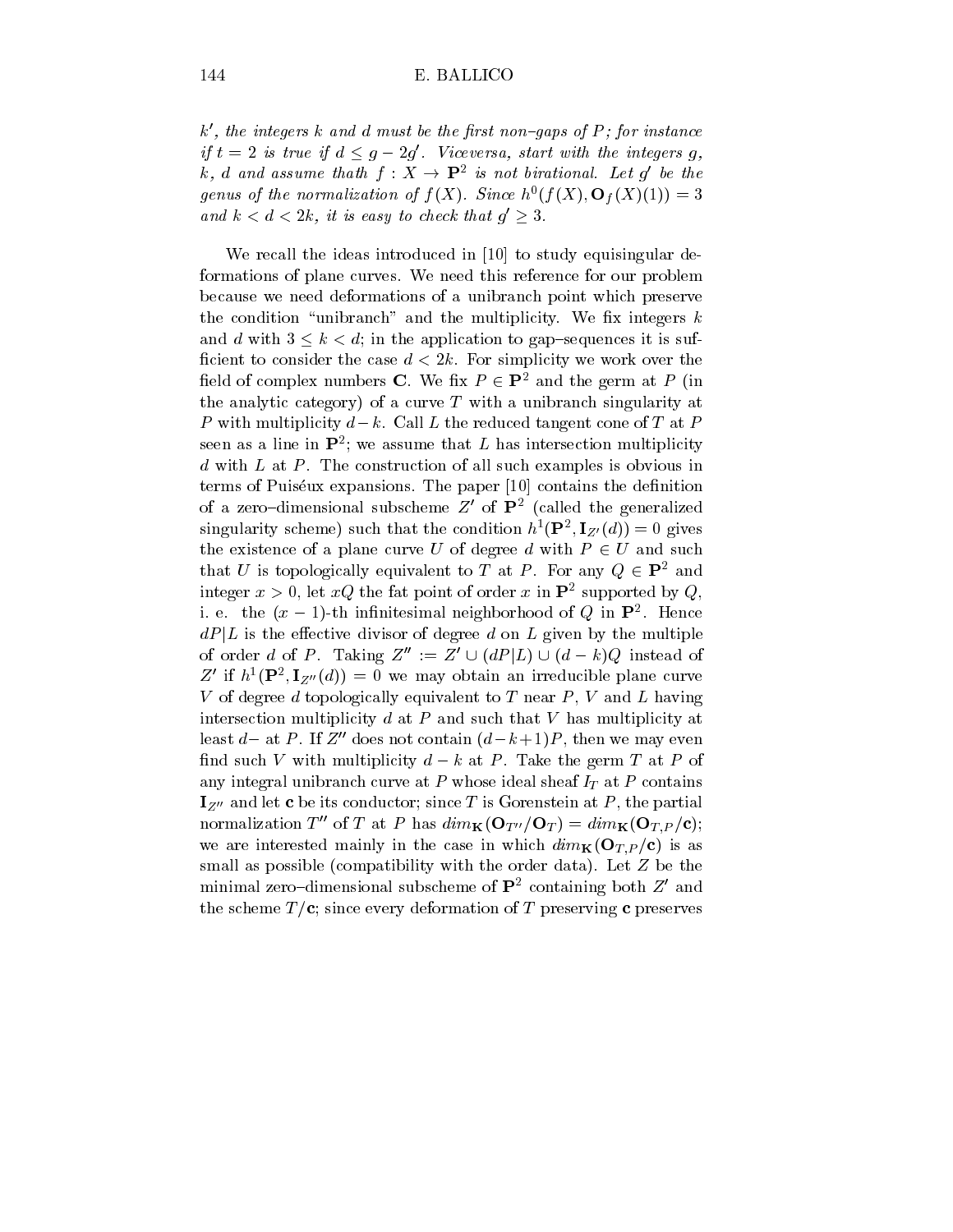the geometric genus, if  $h^*(\mathbf{F}^*, \mathbf{I}_Z(u)) = 0$  we may obtain an irreducible plane curve  $V$  of degree d topologically equivalent to  $T$  near  $P, V$  and  $L$  having intersection multiplicity  $d$  at  $P$ , such that  $V$ has multiplicity at least  $d - k$  at P and such that the arithmetic genus of the partial normalization at  $P$  is fixed and is it given by  $(d-1)(d-2)/2-dim_{\mathbf{K}}(\mathbf{O}_{T,P}/c)$ . We will call any such Z suitable for the pair  $(k, d)$ .

DEFINITION 2.4. Let Z be a zero-dimensional subscheme of  $\mathbf{P}^2$  and  $L \subset \mathbf{P}^2$  a line. Set  $Z\{1\} := Z$ ,  $Z(1) := Z \cap L$  and call  $Z\{2\}$  the residual scheme  $Res_{L}(Z)$  of Z with respect to L. Define inductively  $Z(i)$  and  $Z\{i+1\}$  using the formulas  $Z(i) := Z\{i\} \cap L$  and  $Z\{i+1\} :=$  $Res_{L}(Z\{i\})$ . Set  $z(i) := h^{0}(Z(i), \mathbf{O}_{Z(i)})$ . Notice that  $z\{i+1\}$  +  $z(i) = z\{i\}$  and  $z(i + 1) \leq z(i)$  for every  $i \geq 1$ . We will call the non-increasing sequence  $\{z(1), z(2),...\}$  (resp.  $\{z\{1\}, z\{2\},...\}$ ) the first (resp. second) associated sequence of  $Z$  with respect to  $L$ .

THEOREM 2.5. Fix integers d, k, x with  $d > k > 3$ . Fix  $P \in \mathbf{P}^2$  and a zero-dimensional scheme Z suitable for the pair  $(k, d)$ , say with respect to the line L. Let  $z := n^-(\mathcal{Z}, \mathbf{U}_Z)$  be the length of  $\mathcal Z$  and let  $\{z(1), z(2), \ldots\}$  be the first associated sequence of Z with respect to L. Assume  $z(1) = d$ ,  $z(i) \leq max\{d-i-1, 0\}$  for every  $i \geq 2$  and  $0 \leq 3x \leq d(d+3)/2-3-z$ . Then for x general points  $Q_1,\ldots,Q_x$ of  $\mathbf{P}^2$  there exists an integral degree d curve  $C \subset \mathbf{P}^2$  with  $P \in C$ , C unibranch at P, L intersecting C with multiplicity d,  $Z \subset C$ ,  $Q_i \in C$ for every i,  $Q_i$  with ordinary nodes at each  $Q_i$  and C smooth outside  $\{P, Q_1, \ldots, Q_x\}$ . Furthermore, fixing Z and varying  $Q_1, \ldots, Q_x$  in a zariski open subset of symmetric product  $S^-(\mathbf{F}^-)$  we obtain an irreducible family  $M(Z, x)$  of dimensiond  $d(d+3)/2$  of plane curves with geometric genus  $(d-1)(d-2)/2-\delta-x$ , where  $\delta$  is the arithmetic genus of the singularity  $(C, P)$ .

*Proof.* Step 1) Here we will show that the union of  $Z$  and the first infinitesimal neighborhoods  $2Q_i$ ,  $1 \leq i \leq x$ , of x general points  $Q_i$ of  $P^2$  imposes  $z + 3x$  independent conditions to the linear system of degree d plane curves containing them. Since  $z(1) = d$  is the maximal length of a subscheme of  $Z$  contained in a line through  $P$ , we have  $Z \subseteq dP$ . Hence the case  $x = 0$  is obvious. Hence we will assume  $x > 0$ . Take a general  $Q \in L$  and let t the length 2 zero-dimensional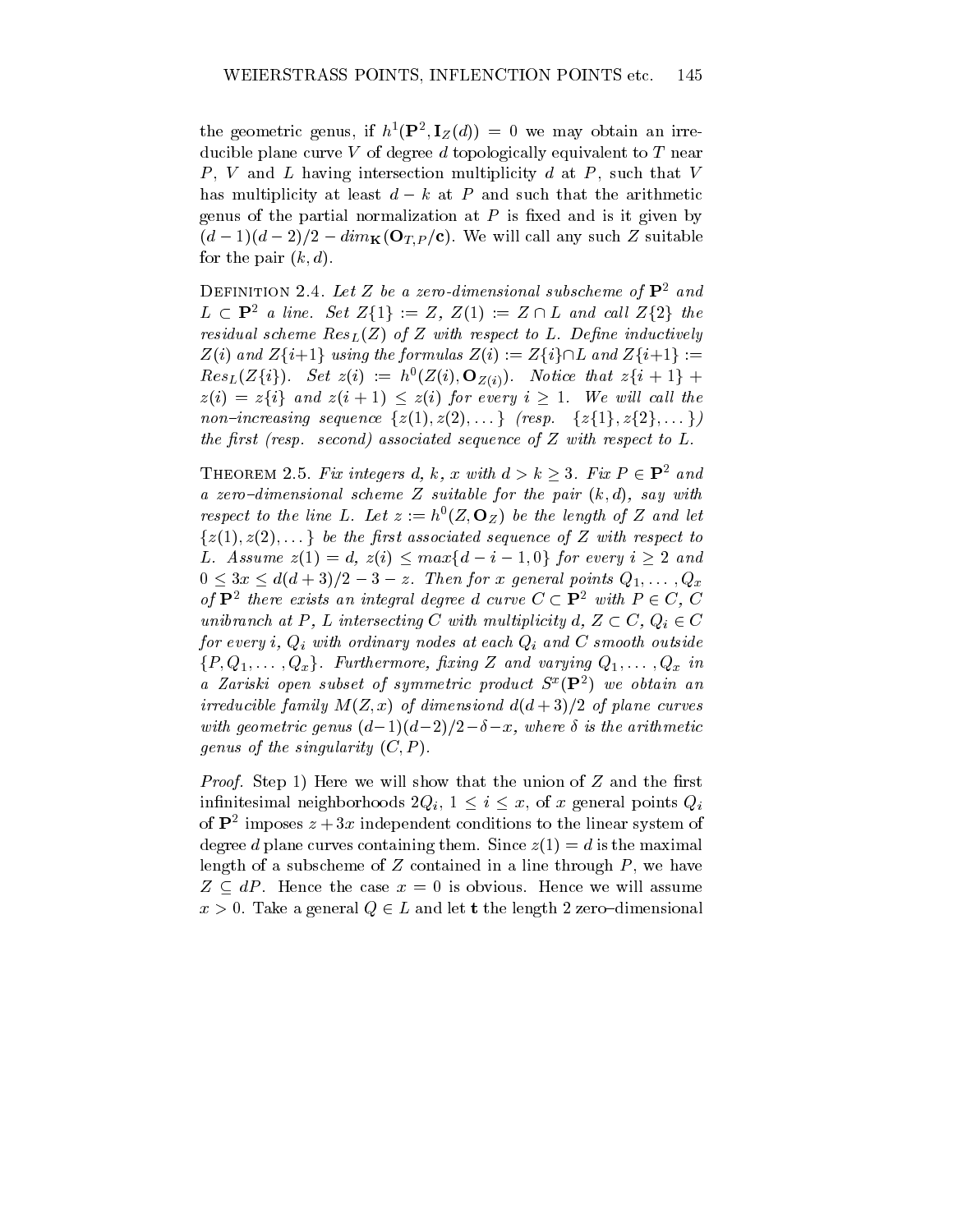subscheme of L with  $\mathbf{t}_{red} = \{Q\}$ ; the scheme **t** is the second simple residue of  $Q$  with respect to  $L$  in the sense of [2], Definition 2. 2. Take  $x-1$  general points  $Q_i$ ,  $1 \le i \le x-1$ , of  $\mathbf{P}^2$  and let W be the union of  $Z\{2\}$ , the schemes  $2Q_i$ ,  $1 \leq i \leq x-1$ , and **t**. By [2], Lemma 2. 3 it is sufficient to prove the vanishing of  $n_{\parallel}$  (**F**  $\parallel$ , **I**<sub>W</sub>( $a$ –1)). Notice that length( $W \cap L$ ) =  $z(2) + 2 \leq d - 2$ . Now we continue making again an application of Horace Lemma with respect to the line L. We specialize  $[(d - z(2) - 2)/2]$  of the points  $Q_i$ , say  $Q_i$ ,  $1 \leq i \leq$  $[(d - z(2) - 2)/2]$ , to general points  $Q'_i$ ,  $1 \leq i \leq [(d - z(2) - 2)/2]$ of L; if  $d - z(2) - 2$  is even we call W' the union of  $Z\{2\}$ ,  $2Q_i'$ ,  $1 \leq i \leq [(d - z(2) - 2)/2]$  and  $2Q_j$ ,  $[(d - z(2) - 2)/2] < j \leq x$  with  $Q_j$  general in  $\mathbf{P}^2$ . Set  $W'' := Res_L(W')$ . Since length $(W' \cap L) = d$ , we have  $h\left(\mathbf{F}\right),\mathbf{I}_{W'}(a-1)\equiv h\left(\mathbf{F}\right),\mathbf{I}_{W''}(a-2)$  and hence we may continue the construction. If  $d - z(2) - 2$  is odd instead of a general point  $Q_{\alpha}$ ,  $\alpha := \frac{(d-z(2)-2)}{2}+1$ , of  $\mathbf{P}^2$  we specialize it to a general  $Q' \in L$  and call t' the length 2 zero–dimensional subscheme of L with  ${\bf t}'_{red} = \{Q'\}; \textrm{ set } W(1) := (W'' \setminus 2Q_{x-1}) \cup {\bf t}'. \textrm{ By [2], Lemma 2. 3,}$ to prove the vanishing of  $n^-(\mathbf{F}^-, \mathbf{I}_W(a-1))$  it is sufficient to prove the vanishing of h  $(\mathbf{r}^*, \mathbf{I}_{W(1)}(a - 2))$ . Then we continue to reduce the vanishing we need to the vanishing of some group  $\boldsymbol{\pi}$  (**F**),  $\mathbf{1}_{A}(t)$ ) for some integer  $t < d$  and some zero-dimensional scheme A whose connected component, B, supported by P is  $Z\{d - t + 1\}$ . Hence at each step we add atmost one double point, <sup>t</sup> 00, supported by a general point of  $L$  and this length 2 zero-dimensional scheme gives no contribution when we take the residual scheme with respect to L. Since  $z(d-t) \leq t+1$ , we are sure that at every step we may add on L a scheme, t of length  $2$  when  $t + 2 - z(a - t - 1)$  is odd, and still have the vanishing of the cohomology group  $H^{\perp}$  for  $A \cap L$ . If we finish the x points before arriving to the case  $t = 0$ , we have won. Since  $z + 3e \leq h^0(P^2, \mathbf{O}_{\mathbf{P}^2}(d)) - (h^0(P^2, \mathbf{O}_{\mathbf{P}^2}(1))),$  we are sure to finish the points  $Q_i$ .

Step 2) The generalized associated scheme of an ordinary double point at Q is just ideal sheaf of  $2Q$  ([10], Ex. 2 after Def. 2. 3). Hence by [10] we obtain that the family of plane curves with  $x + 1$ prescribed singularities (one at P with  $Z$  as associated scheme plus x nodes in general position) is smooth of the expected dimension and its general member has only the expected singularities. $\Box$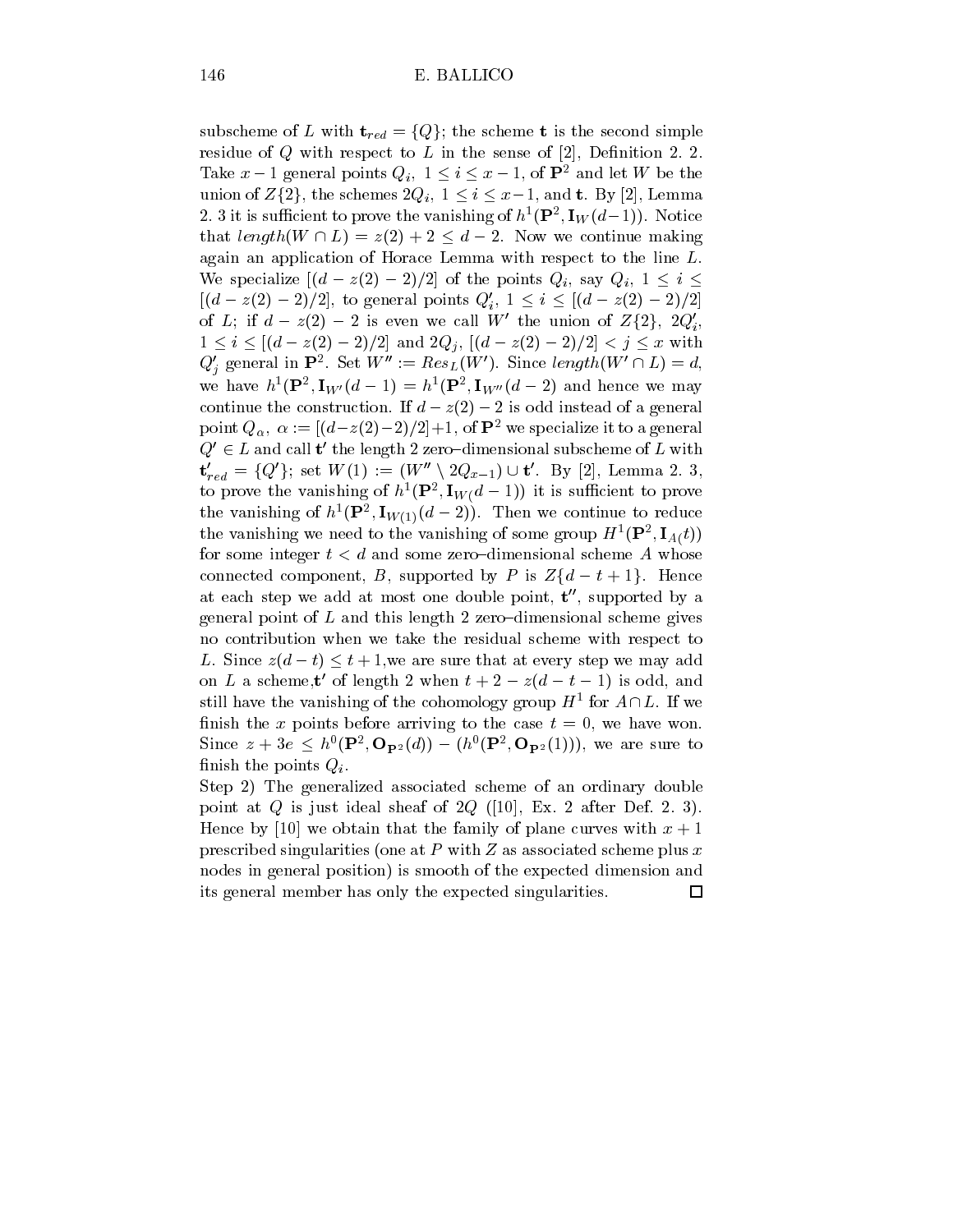REMARK 2.6. Since in characteristic zero every smooth curve of genus at least 2 has only finitely many Weierstrass points, it is obvious that the "parametrization" of smooth curves with a Weierstrass point with first non-gaps k and d given by Theorem 2.5 is, up to an element of  $A$ ut( $\mathbf{r}$  ),  $\mu$ nite = to = one.

EXAMPLE 2.7. Here we will compute the associated scheme in the particular case in which d and k are coprime. In this case the germ at  $(0,0)$  of the curve  $t\rightarrow (t^{a-n}, t^a)$  is the germ of a unibranch curve which has all the properties we want. We drop the condition  $d < 2k$ . We apply the standard blowing-up procedure to this curve whose local equation near (0,0) is  $u = x$  . Set  $x = x$ ,  $u = u x$ . In the first infinitesimal neighborhood we obtain an equation  $y^{a-k} = x^k$ . Since k and  $d - k$  are coprime, we continue in the same way and find that the tree of the resolution is a Dynkin diagram of type  $A_W$  for some w. With the notations of  $(19)$ , p. 15, the characteristic of this branch are the integers  $(d - k, d)$  and  $g = 1$ . This example is important because any nearby germ with the same characteristic exponents is formally equivalent to it and in particular it has the same  $\delta$ -invariant, i.e. the conductor has the same colength.

EXAMPLE 2.8. Now we will construct in some cases plane curves with two associated schemes of type  $(k, d)$ , but with  $2k < d$ . More generally, we fix two integers k, k' with  $2 \leq k \leq k' \leq d - k$ , take two distinct points P, P', of  $\mathbf{P}^2$ , lines L, L', on  $\mathbf{P}^2$  with  $P \in L$ ,  $P' \in L'$ ,  $P \notin L'$ ,  $P' \notin L$  and look at integral plane curves, C, of degree d passing through Q (resp. Q') with multiplicity  $d - k$  (resp.  $d - k'$ ), unibranch at P and P' and with L (resp. L') with intersection multiplicity d with C at P (resp.  $P'$ ). Let Z (resp.  $Z'$ ) be the associated scheme for the data  $(k, d, P, L)$  (resp.  $(k', d, P', L')$ ). We want to prove (under suitable assumptions on  $Z$  and  $Z'$ ) that  $\mu$  (**P**,  $\mathbf{1}_{Z\cup Z'}(a)$ ) = 0. Set  $W := \text{Res}_L(Z)$  and  $W := \text{Res}_{L'}(Z)$ . We have  $length(W) = length(Z) - d$  and  $length(W') = length(W') - d$ . We apply first Horace Lemma with respect to  $L$  (loosing one condition) and then Horace Lemma with respect to  $L^{\prime}$  (without loosing anything because  $L$  is in the base tocus of  $H^1(\mathbf{F}^-, \mathbf{I}_{W\cup W'}(a-1)))$ . Hence to prove the vanishing of  $n^-(P^-, \mathbf{1}_{Z\cup Z'}(a)) = 0$  it is sufficient to prove the vanishing of  $h^1(\mathbf{P}^2, \mathbf{I}_{W \cup W'}(d-2))$ . Let  $\{z(1), z(2), \dots\}$ ( resp.  $\{z'(1), z'(2), \dots\}$ ) be the first associated sequence of Z (resp.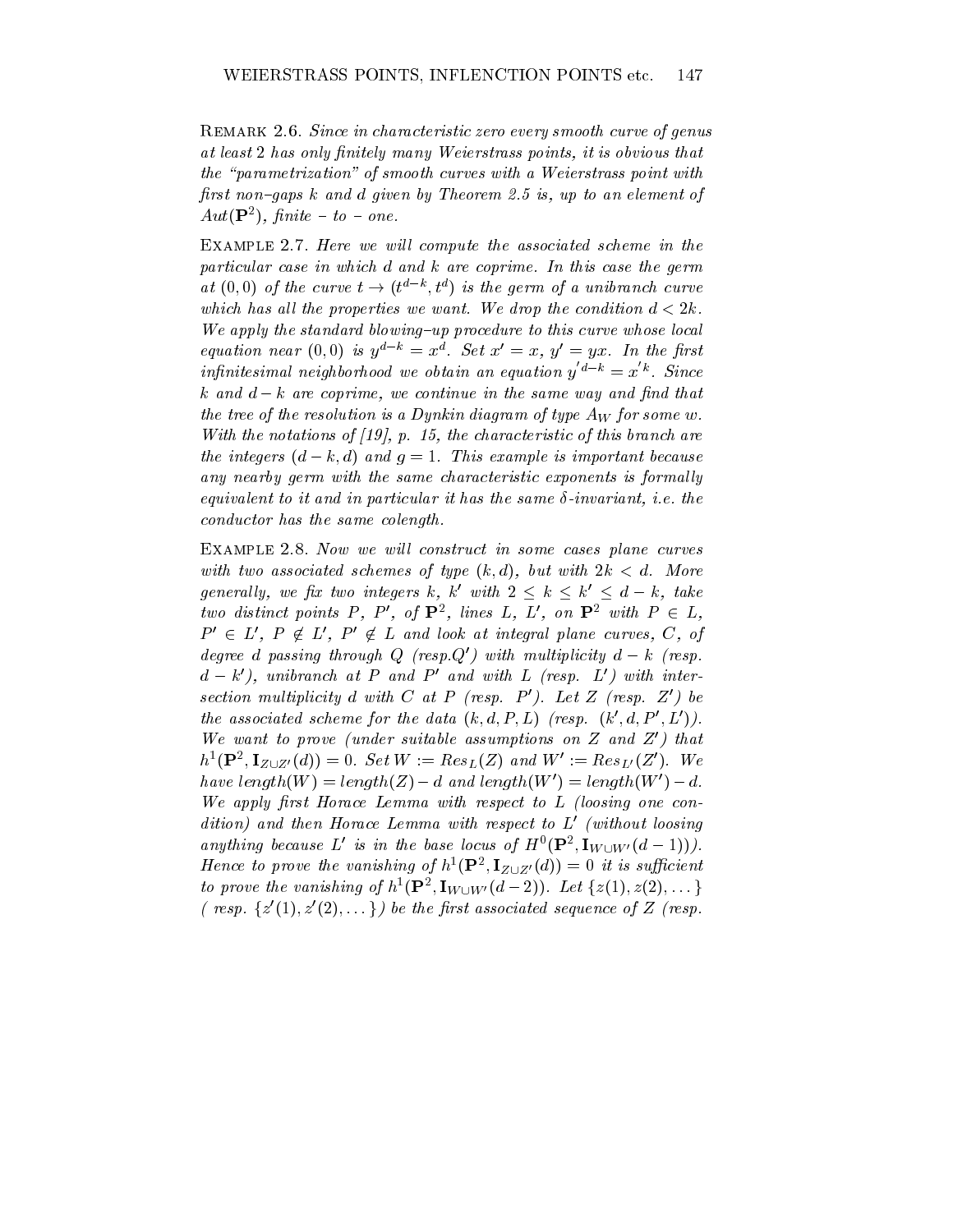$Z<sup>'</sup>$ ). The proof of Theorem 2.5 works verbatim exploiting alternatively L and L' if for every integer  $i > 2$  we have  $z(i) > d - 2i$ and  $z'(i) \geq d-2i-1$ . However, if for some integers k, k' we want to construct such integral curves with a few nodes, say at general point  $Q_1,\ldots,Q_y$  with y very small, it is better to use the following ifick to check the vanishing of  $n^-(\mathbf{F}^-)$ ,  $\mathbf{I}_{W\cup W'\cup 2Q_1\cup ... \cup 2Q_y}(a-2)$ . We apply Horace Lemma  $[(d-2)/2]$  times using a smooth conic passing through  $P$ ,  $P'$  and perhaps some of the points  $Q_i$ . Call D a general conic through P and P' and define the schemes  $W(i)$ (resp.  $W'(i)$ ),  $i \geq 1$ , and the first associated D-sequence to W (resp.  $W'$ ) exploiting D instead of the line L (resp.  $L'$ ) and denote it with  $\{w(1),... \}$  (resp.  $\{w'(1),... \}$ ). Hence  $w(1) = w'(1) =$  $d-2$ . Suppose that after  $i-1$  applications of Horace Lemma using a smooth conic through  $P$  and  $P'$  one need to check the vanishing  $h^-(\mathbf{F}^-, \mathbf{I}_{W(i-1)\cup W'(i-1)\cup 2Q_1\cup...\cup 2Q_W}$   $(a-zi))$  for some non-negative ان م, 2011 تان *ان ان ان ان ان ان ان ان ان ان ان* pcient to have  $h^-(\mathbf{P}^-, \mathbf{I}_{W(i-1)\cup W'(i-1)\cup 2Q_1\cup ... \cup 2Q_W}(a-2i)) = 0$  and  $length(W(i-1))+length(W'(i-1))+3w+z \leq (d-2i+2)(d-2i+1)/2.$ Fix an integer m with  $0 \le m \le \min\{w, 5\}$  and take a general smooth conic A through P, P' and m of the points  $Q_1,\ldots,Q_W$ . To apply another time Horace Lemma exploiting  $A$  it is sufficient to have  $2m + w(i - 1) + w'(i - 1) \leq 2(d - 2i).$ 

### 3. Curves on Hirzebruch surfaces

In this section we fix an integer  $e \geq 0$  and set  $S := F_e$ , where  $F_e = \mathbf{P}(\mathbf{O}_{P1} \oplus \mathbf{O}_{P1})$  is a Hirzeburch surface. Let  $\pi : S \to \mathbf{P}^1$  be the associated ruling. We take as a basis of  $Pic(S) \cong \mathbb{Z}^2$  a fiber, f, of  $\pi$ and a section h of  $\pi$  with minimal self-intersection. Hence we have  $h^{2} = -e$ ,  $h \cdot l = 1$  and  $f^{2} = 0$ . For the cohomological properties of the line bundles on  $S$ , see [11], pp. 379-381. We will use both the additive and multiplicative notation for line bundles, divisors and linear systems on S. We just observe that (as in [11], pp.  $379-381$ ) everything follows from the projection formula  $\pi_*(\mathbf{O}_S (ah + bf)) \cong$  $\bigoplus_{0 \leq t \leq a} \mathbf{O}_{P^1}(b - te)$  for all integers a, b with  $a \geq 0$ . We have  $\omega_S =$  $-2h + (e - 2)f$ . We are interested in integral curves  $C \in [kh + xf]$ , some  $k \geq 2$ ,  $x \geq ke$ ,  $x > 0$ , such that there are some points, say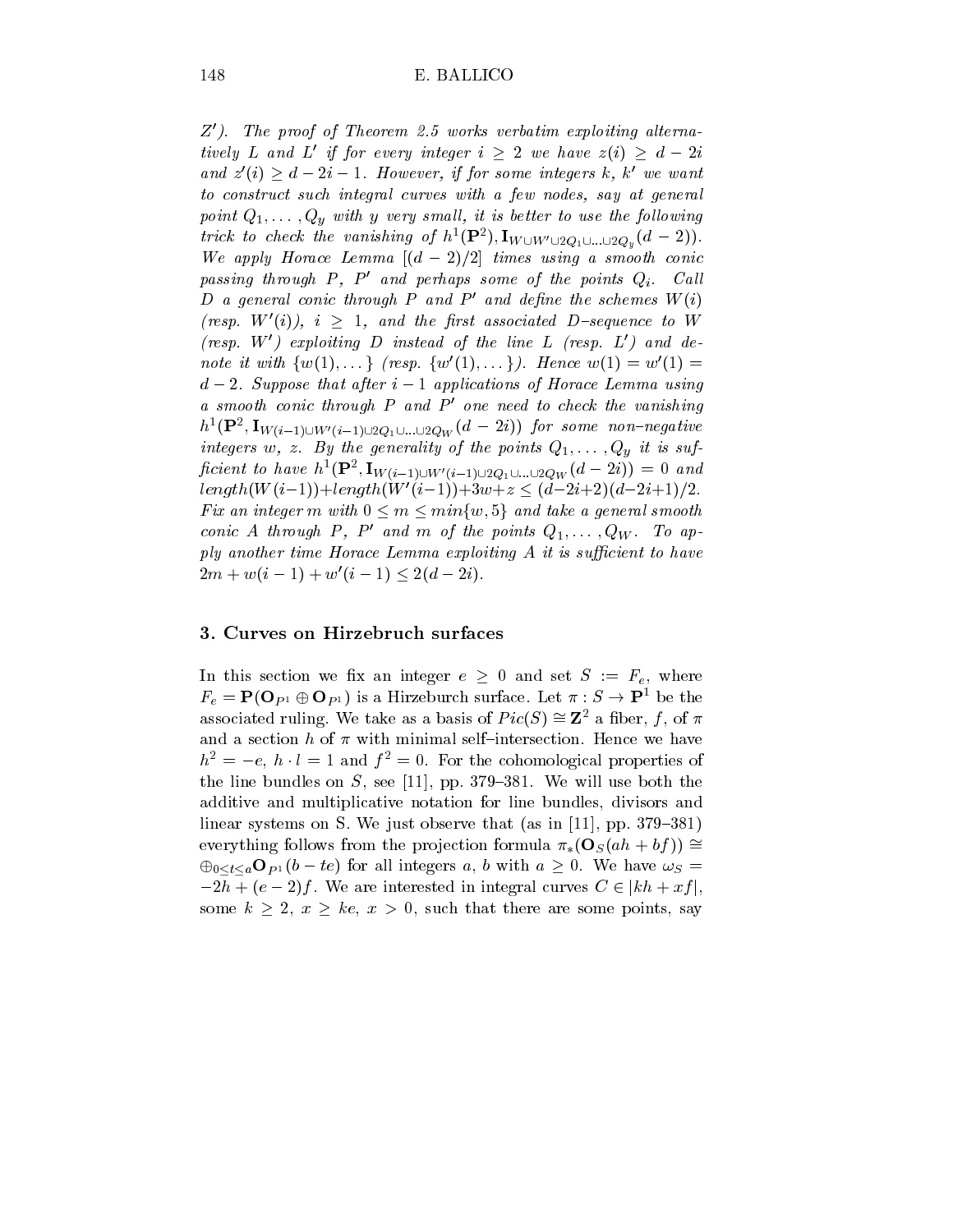$P_1,\ldots,P_z\in C_{req}, z \geq 1$ , such that the fiber of f at each point  $P_i$ has intersection multiplicity k at  $P_i$ , i.e. such that every point  $P_i$  is a total ramification point of  $\pi$ . By the adjunction formula we have  $p_a(C) = kx - ek(k-1)/2 - x - k + 1$ . Since the case  $k = 2$  corresponds to hyperelliptic curves, we will assume  $k \geq 3$ .

THEOREM 3.1. Fix integers k, x with  $k \geq 3$ ,  $x > 0$ ,  $x \geq ke$ , an integral curve  $C \in |kh + xf|$  and  $P \in C_{req}$  which is a total ramification point of  $\pi$ . If  $e > 0$  assume that P is not contained in the section h of  $\pi$  with minimal self-intersection. If  $e = 0$  we have  $h^0(C, \mathbf{O}_C(a kP)) = a + 1$  if  $0 \leq 0 \leq x$ ,  $h^0(C, \mathbf{O}_C(tP)) =$  $[t/k]+1$  if  $bk < t < (b+1)k$  for some b with  $b = 1 \leq x$ , while  $h^{\infty}(\mathbf{C},\mathbf{O}_C(tF)) = t + 1 - g$  (i.e.  $h^{\infty}(\mathbf{C},\mathbf{O}_C(tF)) = 0$ ) if  $t > x\kappa$ , i.e. the semigroup  $N(P, C)$  is the minimal one compatible with its first positive value, k, and the constraint card  $(\mathbf{N} \setminus \mathbf{N}(P, C)) = g$ . Assume  $e > 0$ ; we have  $h^*(C, \mathbf{U}_C(\alpha \kappa P)) = 0$ , i.e.  $h^*(C, \mathbf{U}_C(\alpha \kappa P)) =$  $\alpha k - kx + e k(k-1)/2 + x + k$  if and only if  $\alpha \geq x - e - 1$ ; fix an integer  $\beta \leq x - e - 2$ ; let u be the minimal non-negative integer with  $e(k-2-u) \leq x-e-2-\beta$ ; we have  $h^0(C, \mathbf{O}_C(\beta kP)) =$  $\beta - kx + ek(k - 1)/2 + x + k + \sum_{0 \leq i \leq k - 2 - u} (x - e - 1 - \beta - ie);$ the non-gaps of P in the interval  $\bar{k}\bar{\beta} < t \leq k\beta + k$  are at last  $h^{\infty}(\mathcal{C},\mathbf{O}_C((\rho+1)\kappa\mathcal{F}))=h^{\infty}(\mathcal{C},\mathbf{O}_C(\rho\kappa\mathcal{F}))$  integers in this interval.

*Proof.* It is sufficient to compute the value of  $n$  (C,  $\omega_C(-iF)$ ) for every integer  $t > 0$ . For every integer  $t > 0$ , call  $D(t)$  the zerodimensional subscheme of S corresponding to the positive Cartier divisor *if* on C. Since  $h^*(S, K_S) = h^*(S, K_S) = 0$ , the restriction map  $H^{\circ}(S, \mathbf{O}_S((k-2)h + (x - e - 2)f)) \to H^{\circ}(C, \omega_C)$  is bijective. Hence it is sufficient to compute  $h^o(S, \mathbf{O}_S((k-2)h + (x + e - 2)f) \oplus$  $\mathbf{I}_{D(t)}$  for every integer  $t > 0$ . Set  $w := [t/k]$  and  $z := t - kw$ . Hence  $0 \leq z \leq k$  and  $h^0(S\mathbf{O}_S((k-2)h+(x+e-2)f)\oplus \mathbf{I}_{D(t)}) = h^0(S,\mathbf{O}_S((k-2)h+(x+e-2)f))$  $2)h+(x+e-2-w)f(\oplus I_{D(z)})$ . By the cohomology exact sequence of the restriction of  $K_S$  to  $\alpha$  fibers,  $\alpha \geq 0$  we obtain  $h^1(S, K_S(-\alpha f)) =$ 0 for every positive integer  $\alpha$ . Since  $h^*(S, K_S(-\alpha f)) = 0$  for every positive integer  $\alpha$ , by Serre duality on C we obtain  $h^*(C, \mathbf{U}(\alpha tF)) =$ 0 if and only if  $\alpha \geq x - e - 1$  and  $h^1(C, \mathbf{O}_C(\beta t) ) = h^0(S, \mathbf{O}_S((k 2(h + (x - e - 2 - \beta)f)$  for every positive integer  $\beta$ ; let u be the multiplicity of h as base component of  $|(k-2)h+(x-e-2-\beta)|$ , i.e. let u be the minimal non-negative integer with  $e(k-2-u) \leq x-e-2-\beta;$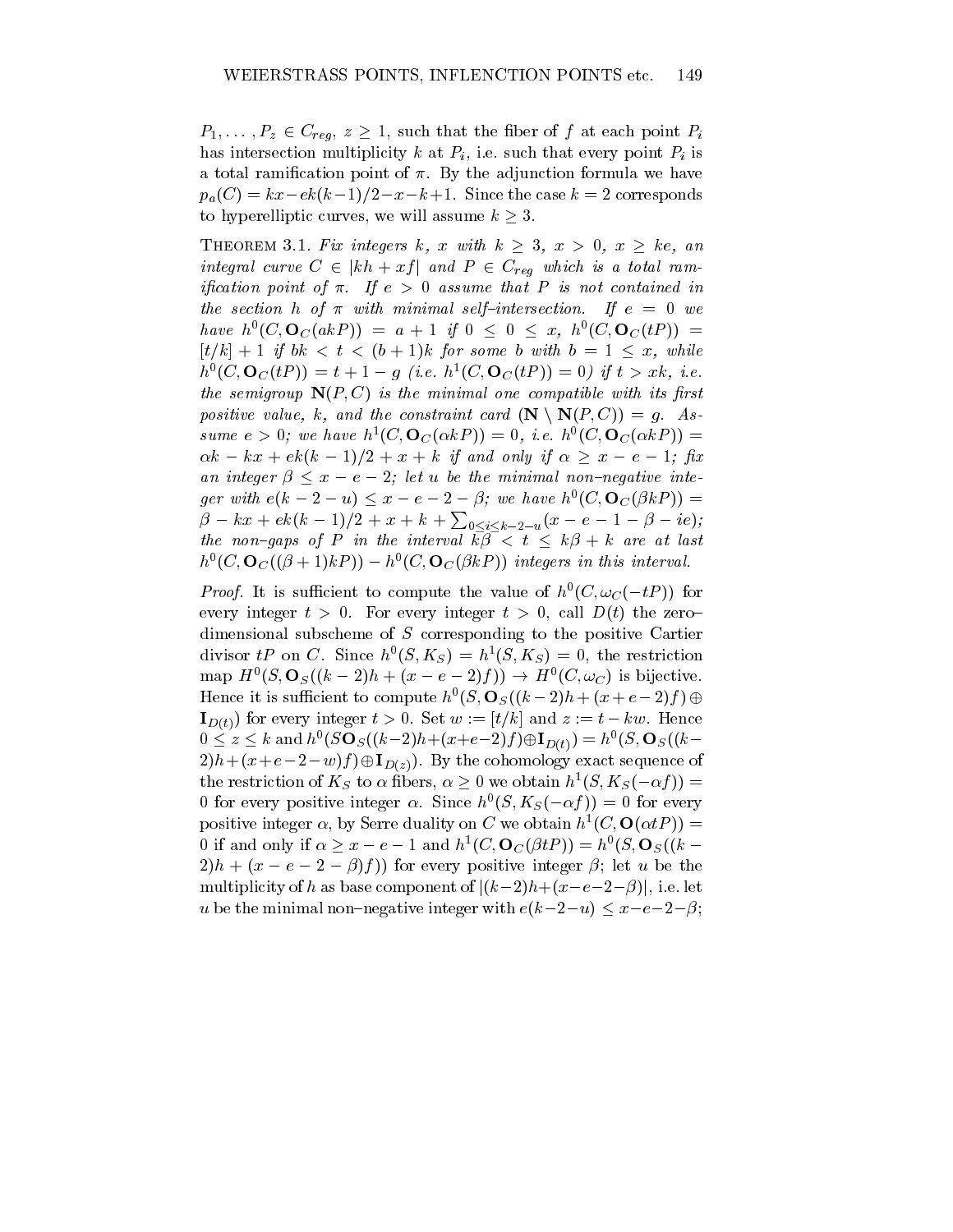by the projection formula we obtain  $h^*(S, \mathbf{U}_S)(k-2)h + (x - e - 2 \beta(f)) = h^0(S, \mathbf{O}_S((k-2-u)h + (x-e-2-\beta)f)) = \sum_{0 \le i \le k-2-u} (x-e^{-\beta})f$  $e-1-p$  –  $ie$ ). Hence we know  $h^*(C, \mathbf{U}_C(w\kappa P))$  and  $h^*(C, \mathbf{U}_C(w+$  $(1)kP$ ) and we have  $1 \le h^0(C, \mathbf{O}_C((w+1)kP)) - h^0(C, \mathbf{O}_C(wkP)) \le h^0(C, \mathbf{O}_C(wkP))$  $k-1$ , until  $\mathbf{O}_C((w+1)kP)$  is a special line bundle, i.e. for  $w \leq$  $x - e - 2$ . Furthermore since  $O<sub>C</sub>((w + 1)kP)$  is spanned, we know that  $h^*(C, \mathbf{U}_C((w\kappa + \kappa - 1)\kappa F)) = h^*(C, \mathbf{U}_C((w + 1)\kappa F)) = 1$ . For every integer q we have  $h^0(C, \mathbf{O}_C(qP)) \leq h^0(C, \mathbf{O}_C((q+1)P)) \leq$  $h^*(C, \mathbf{U}_C(qF))$  + 1. To prove the theorem it is sufficient to check that the  $h^*(C, \mathbf{O}_C((w + 1)\kappa F)) = h^*(C, \mathbf{O}_C(w\kappa F))$  jumps for the values of  $h^0(C, \mathbf{O}_C(qP))$  in the interval  $wk \leq q < (w+1)k$  occur for  $q = w\kappa$  and the last  $h^*(C, \mathbf{U}_C((w + 1)\kappa P)) = h^*(C, \mathbf{U}_C(w\kappa P)) = 1$ values of q. First we assume  $e > 0$ . Call  $m \geq 0$  the multiplicity of h as base component of  $|(k - 2)h + (x - e - 2 - w - 1)f|$ , i.e. set  $m := 0$ if  $x - e - 2 - w \ge ek$  and set  $m := k - 2 - [(x - e - 2 - w - 1)/e],$ otherwise. By Serre duality on  $C$  it is sufficient to note that the restriction of  $|(k-2-m)h+(x-e-2-w-1)|$  to any fiber of  $\pi$ (even to  $\pi^{-1}(\pi(P))$ ) is a complete linear system of degree  $(\kappa-2-m)$ , that  $h^-(C, \mathbf{O}_C^{\bullet}((w+1)kF)) = h^-(C, \mathbf{O}_C^{\bullet}(wkF)) = k - 1 - m$  and that for every integer z with  $0 \le z \le t$  the zero-dimensional scheme  $D(z)$ is contained in the liber  $\pi$  ( $\pi(F)$ ). The case  $e = 0$  is similar and  $\Box$ 

REMARK 3.2. The proof of Theorem 3.1 works verbatim if  $C$  is any integral curve such that  $P \in C_{req}$  and such that the fiber of  $\pi |C|$  is just  $P$  with multiplicity  $k$ . Of course, here we use the notation of gap sequence at a smooth point of any Gorestein curve. The power of this tool will be shown by the proof of Theorem  $3.3$  we assume  $Sing(C) = \{Q_1, \ldots, Q_v\},\ i.e. \ even \ in \ the \ case \ in \ which \ we \ are$ studing Weierstrass points on a smooth curve (the normalization of  $C$ ).

Now we consider the case of the normalization of nodal or cusp*idal curves.* The case  $e = 0$  was considered (at least for the nodes) in  $[5]$  and  $[7]$ . Again, the aim is to show that when we have very few nodes and cusps and/or their position is sufficiently general, then the situation is the best possible one with the numerical constraints we have and in particular the Weierstrass point has the a priori possible minimal weight. Since it comes for free, we will consider a more gen-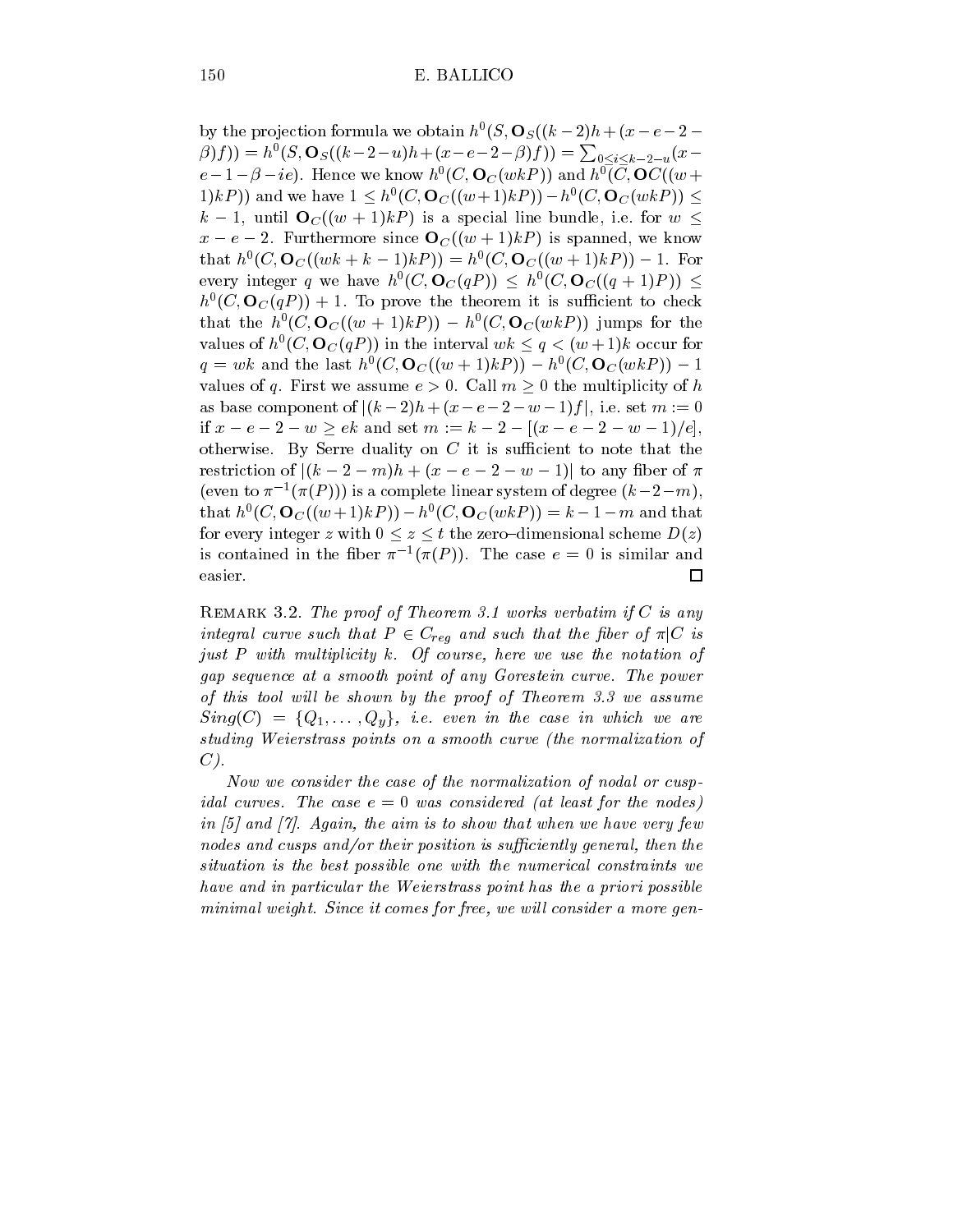eral statement allowing the partial normalization of a very singular curve.

THEOREM 3.3. Fix integers k, x, y with  $k \geq 3$ ,  $x > 0$ ,  $x \geq ke$ and  $y \geq 0$ . Fix y general points  $Q_1,\ldots,Q_y$  of  $S := F_e$ . Assume the existence of an integral curve C with  $C \in |kh + xf|$  such that each  $Q_i$  is an ordinary node or an ordinary cusp of  $C$  and such that there is  $P \in C_{req}$  which is a total ramification point of  $\pi$ . If  $e > 0$  assume that P is not contained in the section h of  $\pi$  with minimal self-intersection. Let X be the partial normalization of  $C$ at  $Q_1,\ldots,Q_y$ . Set  $g := kx - ek(k-1)/2 - k - x + 1 - y$ . Let  $C' \in |kh + xf|$  be a smooth curve with  $P \in C$  and such that P is a total ramification point for  $\pi|C'$ . Then for every integer  $t > 0$  we  $have\,\,h^0(C,\omega_C(-tP))=max\{h^0(C',\omega_{C'}(-tP))-y,0\}.$ 

*Proof.* The adjoint linear system to X is given by the curves in  $|(x 2)k + (x+e+2)f$  passing through the points  $Q_1,\ldots,Q_y$ . Since these points are in general points of  $S$ , they impose the maximal possible number of conditions (i.e.  $min\{y, dim(V)\}\$ ) to any complete linear system V on S. Hence the proof of Theorem 3.1 and the claim that the same proof works for a singular curve (Remark 3.2) give the result.

For the existence of a curve  $C$  as in the statement of Theorem 3.3 and with  $Sing(C) = \{Q_1, \ldots, Q_y, \text{ see Remark 3.4.}\}$  $\Box$ 

REMARK 3.4. Modifying the proof of [3], Prop. 3.7 and Prop. 4.1, Theorem 3.3 may be applied to several cases in which C has an ordinary node at each point  $Q_1,\ldots,Q_y$  as unique singularities and hence in which  $X$  is smooth; the only difference in each cohomological computation comes from the condition " $\pi | C$  with total ramification at P"; for some case for  $e = 0$ , see [5] or [7], Proof of Theorem 0.1; for similar cases in the plane, see [9] and [8]; anyway if y is very small with respect to  $x - ke$ , the existence of such curve C is an easy exercise. Now we will consider the case in which in the statement of Theorem 3.1 we have  $e > 0$  and  $P \in h$ .

THEOREM 3.5. Fix integers e, k, x with  $e > 0$ ,  $k \geq 3$ ,  $x > 0$ ,  $x \geq ke$ , an integral curve  $C \in |kh + xf|$ ,  $p \in h$  and  $P \in C_{reg}$  which is a total ramification point of  $\pi$ . We have  $h$   $(C,\mathbf{O}_C(\alpha\kappa_{F}))=0,$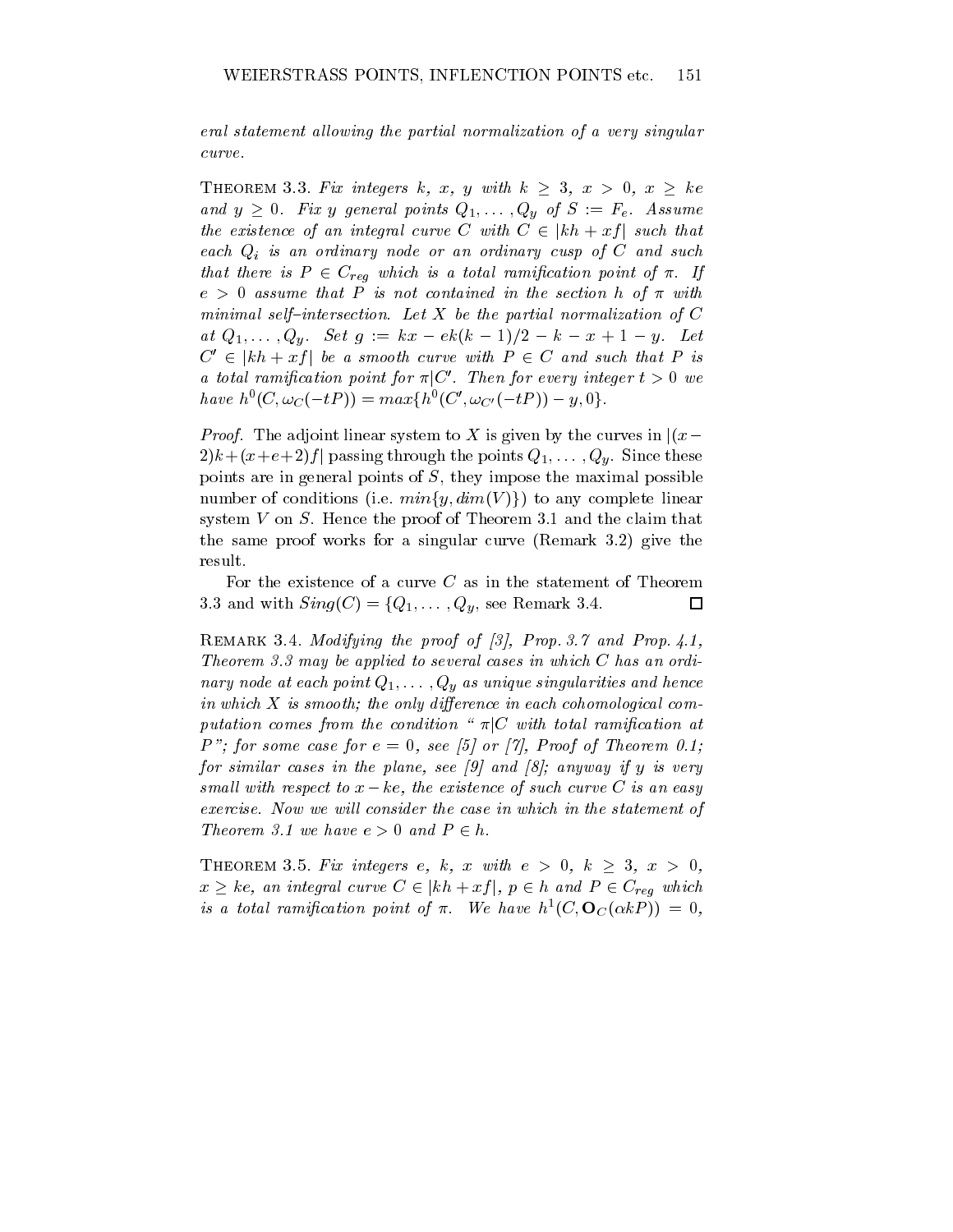*i.e.*  $h^{\circ}(C, \mathbf{U}_C(\alpha \kappa F)) = \alpha \kappa - \kappa x + e \kappa (\kappa - 1)/2 + x + \kappa$  if and only if  $\alpha > x - e - 1$ ; fix an integer  $\beta < x - e - 2$ ; let u be the minimal non-negative integer with  $e(k-2-u) \le x-e-2-\beta$ ; we have  $h^0(C, \mathbf{O}_C(\beta kP)) = \beta - kx + ek(k-1)/2 + x + k + \sum_{0 \le i \le k-2-u}(x$  $e-1-\beta - ie$ ); the non-gaps in the interval  $k\beta < t \leq \overline{k}\beta + k$  are in the first  $h^{\circ}(C, \mathbf{O}_C((\beta + 1)\kappa F)) = h^{\circ}(C, \mathbf{O}_C(\beta \kappa F)) = 1$  values of t and the integer  $k\beta + k$ .

Proof. We use the notations of the proof of 3.1. To prove 3.5 it is sumcient to check that the h  $(C, \mathbf{O}_C((w+1)kF)) = h^*(C, \mathbf{O}_C(wkF))$ jumps for the values of  $h^0(C, \mathbf{O}_C(qP))$  in the interval  $wk \leq t < (w +$ 1)k occurs for the value  $t = wk$  (which is true because  $O<sub>C</sub>(wkP)$  is spanned) and for the next  $h^*(C, \mathbf{U}_C((w+1)kF)) = h^*(C, \mathbf{U}_C(wkF)) =$ 1 values of t. The latter assertion is true because uh contains  $D(u)$ .  $\Box$ 

THEOREM 3.6. Fix integers k, x and z with  $z \geq 1$ ,  $k \geq 2$ ,  $x > 0$ ,  $x \geq 1$ ke. Let  $C \in |kh + xf|$  be an integral projective curve and  $P_1, \ldots P_Z \in$  $C_{req}$  total ramification points of  $\pi$ . Thus  $g := p_a(C) = kx + ke - k$  $x + 1$ . Call  $M(P_1, \ldots, P_z, k, x)$  the subset of  $|kh + xf|$  parametrizing the curves, D, containing the effective divisor  $\sum_{1\leq i\leq z} kP_i$  of C, *i.e.* containing each  $P_i$  and such that  $\pi|D$  has total ramification at each  $P_i$ . Call  $M'(P_1,\ldots,P_Z, k, x)$  the subset of  $M(P_1,\ldots,P_z, k, x)$ formed by the curves, D, with  $P_i \in D_{req}$  for every i. Let N<sub>C</sub> be the normal bundle of C in S. Hence  $N_C = \mathbf{O}_C(kh + xf)$  and  $deg(N_C) = C^2 = 2g - 2 - K_S \cdot C = 2g - 2 + 2k + 2x + ke$ . Hence we have the following remark.

REMARK 3.7. If  $zk < 2k+2x+ke$  we have  $h^1(C, N_C(-\sum_{1 \leq i \leq z} k P_i))$ 

REMARK 3.8. By Remark 3.7 and [17], Th. 1.5 if  $zk < 2k + 2x +$ ke the scheme  $M'(P_1,\ldots,P_Z, k, x)$  is smooth at P of dimension  $h^0(C, N_C(-\sum_{1 \leq i \leq z} k P_i)) = g - 1 + 2x + 2k + ke - zk = kx + 2ke + \frac{k^2}{2}$  $k(e-z-1)$ . Furthermore, for every w with  $1 \leq w \leq z$  the subscheme of  $Hilb(S)$  parametrizing the curves near C containing the divisors  $kP_i$  for all integers i with  $1 \leq i \leq w$  is smooth and of the expected dimension. Hence we obtain the following result.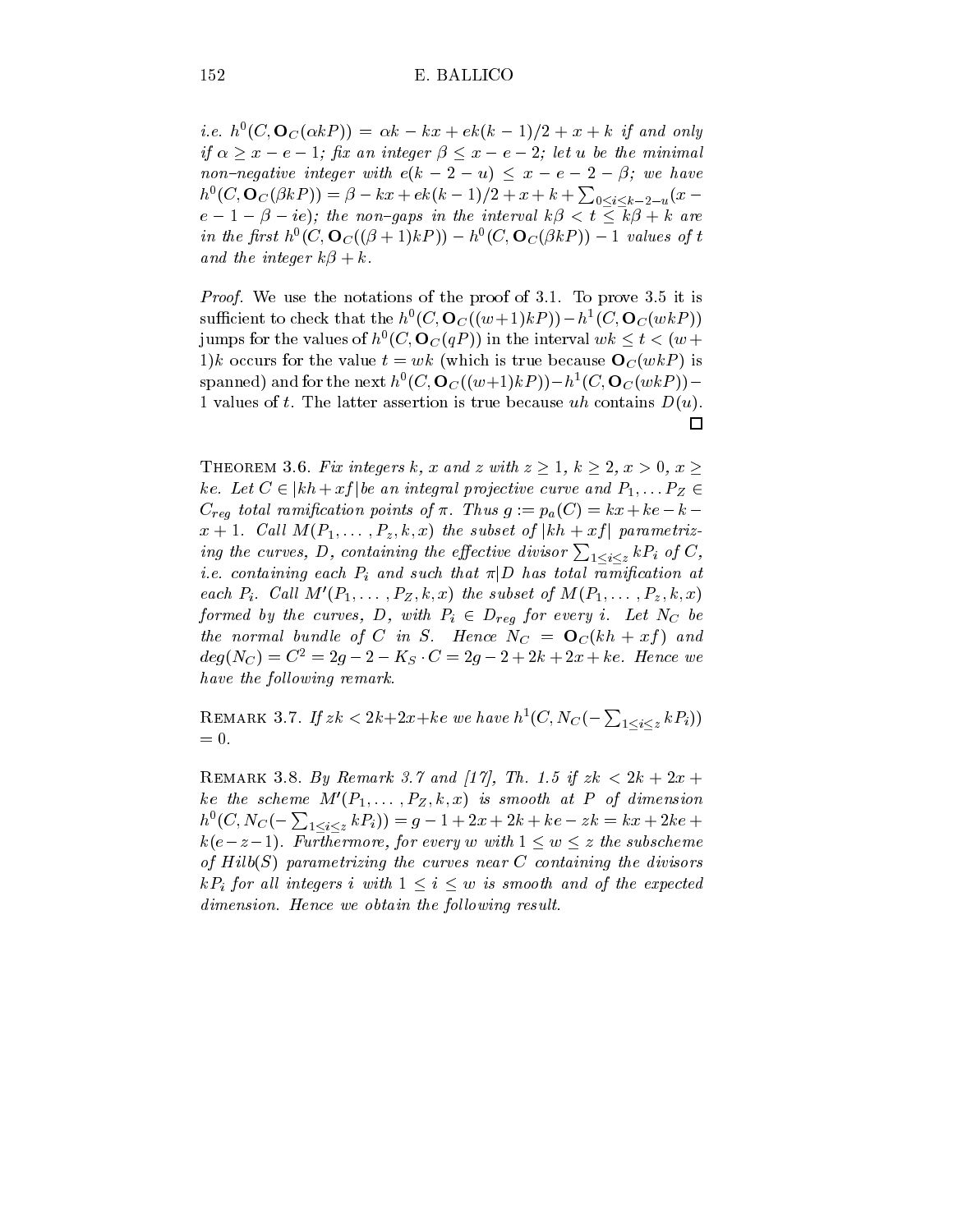PROPOSITION 3.9. Fix integers k, x and z and w with  $z \geq 1$ ,  $k \geq 2$ ,  $x \geq ke$  and  $zk < 2k + 2x + ke$ . Let  $C \in |kh + xf|$  be an integral projective curve and  $P_1, \ldots, P_z \in C_{req}$  total ramification points of  $\pi$ . For every integer w with  $1 \leq w \leq z$  there exists a generically smooth irreducible open subset  $M'(w)$  of  $M'(P_1,\ldots,P_w,k,x)$  such that  $dim(M'(w)) = kx = 2ke + k(e - w - 1)$ ,  $M'(w + 1)$  is contained in the closure of  $M'(w)$  if  $w < z$  and  $C \in M'(z)$ .

Now we some integers  $e, k, x$ , and  $z$  we will construct the data  $(C, P_1, \ldots, P_Z)$  we were looking for.

PROPOSITION 3.10. Fix integers e, k, x, z, with  $e \geq 0$ ,  $k \geq 3$ ,  $x > 0, x \geq ke + z$ . Fix z distinct points  $Q_1, \ldots, Q_z$  of  $\mathbf{P}^1$  and  $P_i \in S$  with  $\pi(P_i) = Q_i$  for every i. Then there exists a smooth curve  $C \in |kh + xf|$  such that every integer i  $P_i \in C$  and  $P_i$  is a total ramification point of  $\pi |C$ .

*Proof.* Call  $Z$  the zero-dimensional subscheme of  $S$  contained in  $\bigcup_{1 \leq i \leq z} \pi^{-1}(Q_Z)$ , with  $D_{red} = \{P_1, \ldots, P_Z\}$  and such that each connected component of Z has length  $k$ . By assumption the linea system  $|kx + (x - z)f|$  is a base point free. Hence the sheaf  $\mathbf{I}_Z \mathbf{O}_S(kh + bf)$ is spanned outside  $\bigcup_{1 \leq i \leq z} \pi^{-1}(Q_Z)$ . Since it is easy to check that no line of  $\bigcup_{1 \leq i \leq z} \pi^{-1}(Q_Z)$  is in the base locus of  $\mathbf{I}_{Z \otimes} \mathbf{O}_S(kh + bf),$ by Bertini theorem a general curve  $C \in |kh + bf|$  containing D is smooth outside  $\{P_1,\ldots,P_Z\}$ . Taking reducible curves union of  $\bigcup_{1 \leq i \leq z} \pi^{-1}(Q_Z)$  and of a curve  $C' \in |kh + (x - z)f|$  with  $P_i \not\in C'$  for every i, we obtain the smoothness of a general curve  $C \in |kh + xf|$ containing D.  $\Box$ 

#### **REFERENCES**

- $[1]$  R.D.M. ACCOLA, Topics in the theory of Riemann surfaces, Lect. Notes in Math. 1595 (1994), Springer-Verlag.
- [2] J. ALEXANDER AND A. HIRSCHOWITZ, An asymptotic vanishing theorem for generic unions of multiple points, preprint alg-geom 9703037.
- [3] E. ARBARELLO AND M. CORNALBA, Footnotes to a paper of Beniamino Segre, Math. Ann. 256 (1981), 341-362.
- [4] H.F. BAKER, Abel's theorem and the allied theory, Cambridge University Press, 1897.